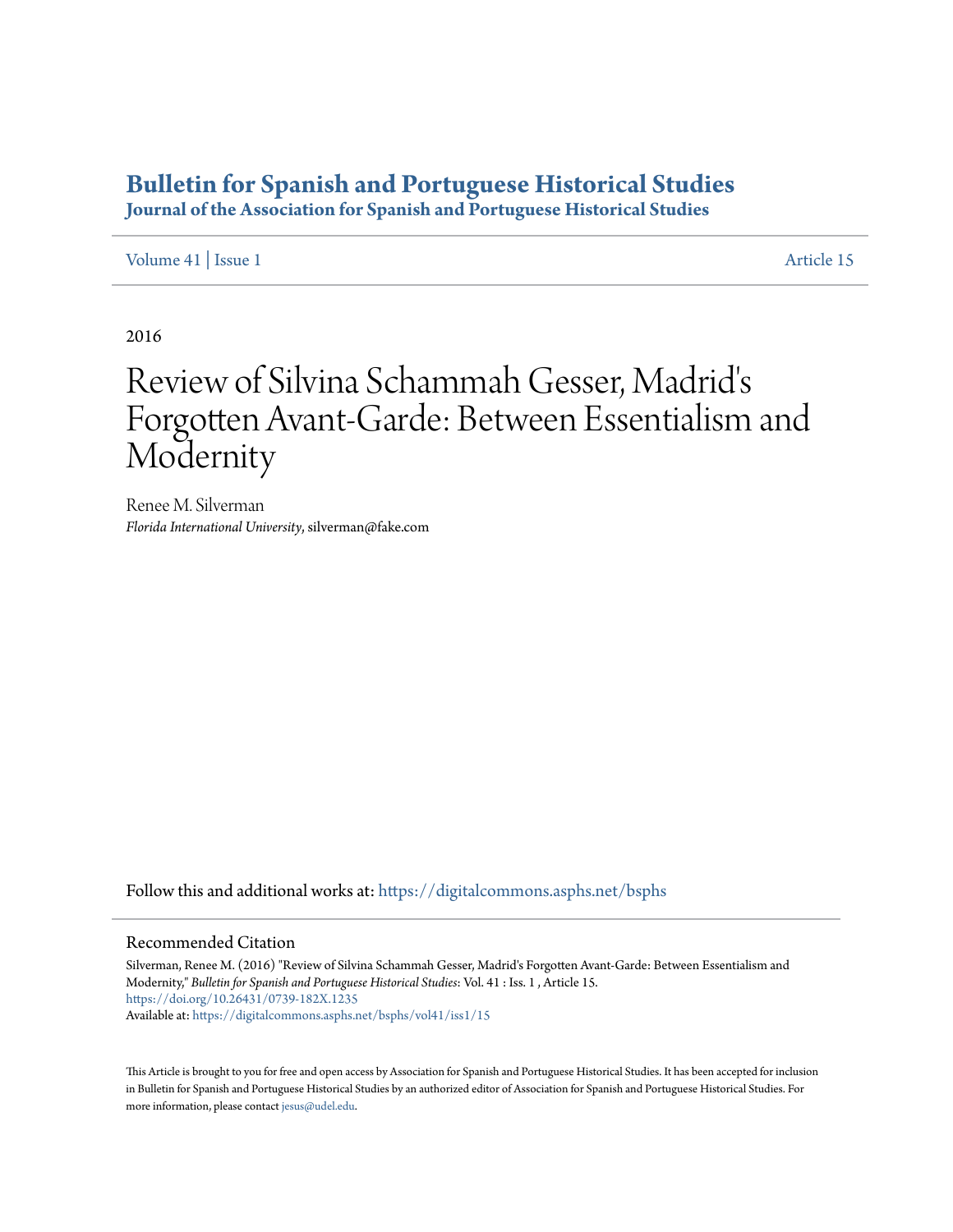## **Gesser, Silvina Schammah.** *Madrid's Forgotten Avant–Garde: Between Essentialism and Modernity***. Sussex Studies in Spanish History. Eastbourne, UK and Chicago, IL: Sussex Academic Press, 2015. 23 + 324 pp.**

Exactly what has been forgotten about Madrid's avant–garde and why? These are the key questions answered by Silvina Schammah Gesser's *Madrid's Forgotten Avant– Garde: Between Essentialism and Modernity*. Gesser moves to recover that which has been erased from memory: her genealogy of the Madrilenian avant–garde recuperates its pre–history — the so–named Generation of 1898, forebears like the philosophers Miguel de Unamuno and José Ortega y Gasset — as well as its geographical unconscious — the Basque country, Catalonia, and Andalusia. For Gesser demystifies the notion of both the avant–garde as breaking totally with the past and the idea of Madrid as center. She also delves into the role played by Catholicism in Spanish culture, including its influence on avant–garde cultural production, shining light on the farthest ends of the political spectrum.

Gesser measures Madrid's complex "intellectual and artistic climate" before the Spanish Civil War destabilized it, in order to "reveal the role played by the artistic and intellectual vanguards in shaping the aesthetic, socio–political, and national identities that were at stake in Spain during those crucial years" (1). Her examination of the connections among the avant–garde, cultural production, and identity builds the foundation of *Madrid's Forgotten Avant–Garde*, laying the groundwork for her discussion of "the dialogue that the Madrilenian vanguards maintained between modernity and essentialism" (4). Significantly, Gesser uses the binary 'essentialism'/'essentialist'//'modernity'/'modern' throughout the book's introduction, seven chapters, and conclusion as a tool to unpack the fundamental contradictions of the Madrilenian vanguard. In an important sense, this choice remains an apt one, given the felt need among the Spanish avant–gardes, during the period from the 1920s to the outbreak of civil war in 1936, to negotiate between the traditional and popular, on the one hand, and the 'foreign' (or cosmopolitan) and the new, on the other hand. Yet the connotations of the term 'essentialist' has the potential to distract from Gesser's legitimate purpose since, as she recognizes, the whole idea of that which is somehow 'essential' depends on perspective and may even be considered as an invention. As Gesser rightly demonstrates, each wing of the Madrilenian avant–garde, whether to the right or left, at times found it advantageous to imagine Spanish culture as neatly defined along national, regional, local, ethnic, or religious bounds, and at other times, useful to mix the cosmopolitan and modern with the traditional and quintessential.

Chapters 1 and 2 chart the Madrilenian avant–garde's temporal and spatial strata, beginning in Chapter 1 with the Generation of 1898's *regeneracionismo* and the vanguard's two major predecessors as identified by Gesser: Unamuno and Ortega. Gesser excavates Spain's "national identity narratives" and investigates how these narratives, in certain regenerationist quarters, intersected with cultural nationalism and the "search for a racial mystique," recognizing at the same time the balance struck by Unamuno between cosmopolitanism and the essential Spanish (25). As a counterweight to this intervention, she emphasizes Ortega's imperative for Europeanization, and the tension in his work between liberalism and authoritarianism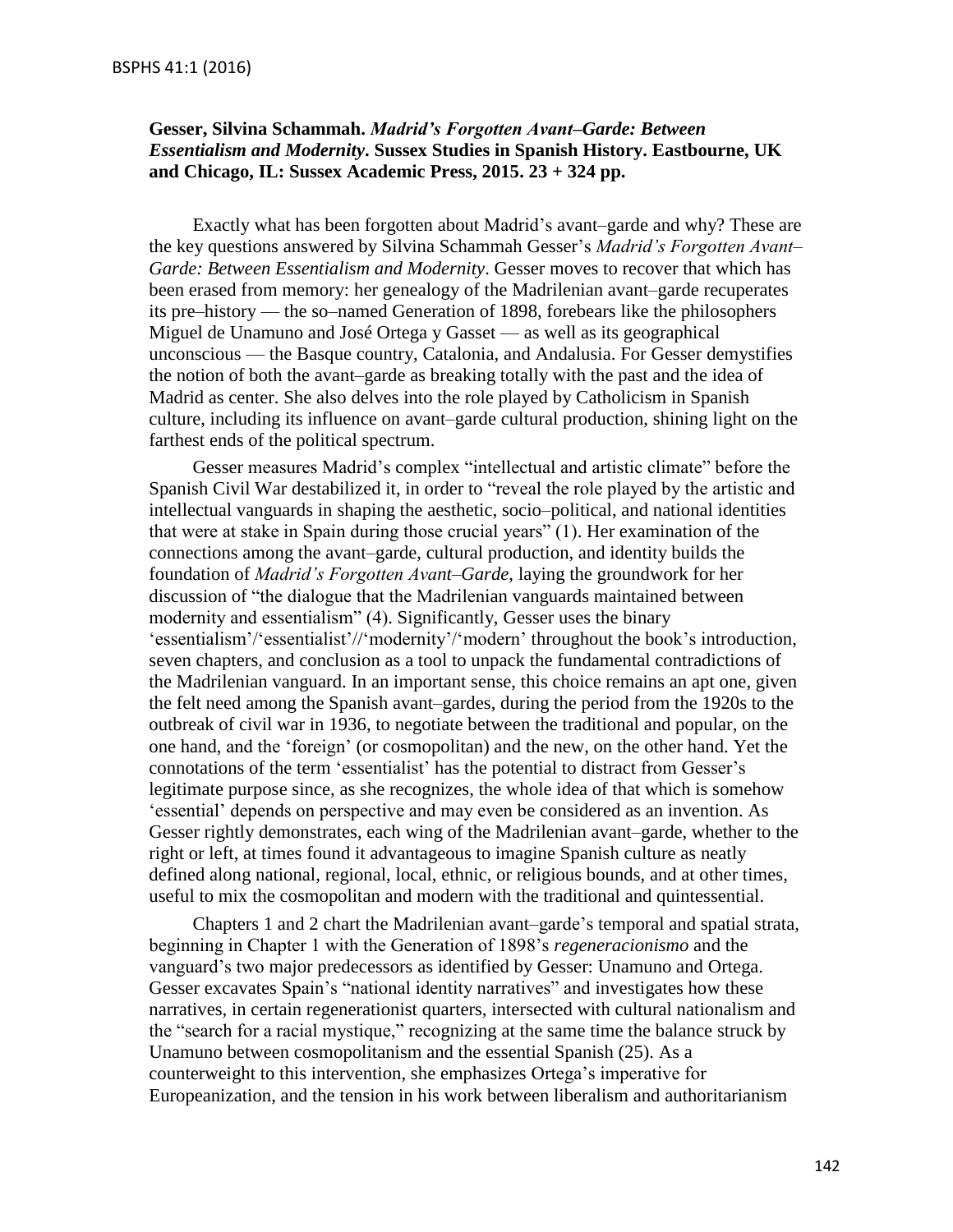as a means for achieving the goal of modernization. In Chapter 2, Gesser delves into the often–precarious equilibrium among the national, regional, and local throughout Spanish history, as well as how striking such a difficult balance has affected culture and aesthetics. So as to exemplify the way in which the constant interplay between center and periphery impacted the avant–garde, Gesser shows how, in Catalonia, cultural nationalism coexisted with wider European and Mediterranean identities. Teasing apart the layers comprising Catalan identity, she takes apart key movements — *Modernisme*, the *Renaixença*, *Noucentism*e — and figures — Enric Prat de la Riba, Gabriel Alomar i Villalonga, Eugenio D'Ors. With a similar purpose in mind, Gesser places traditionalist *Bizkaitarrismo* in opposition to the more moderate articulation of Basque cultural identity — one that remained open to Spain and Europe — in the influential journal *Hermes*, before taking up the back–and–forth between Basque nationalism, *casticismo*, and cosmopolitanism in the Bilbao–born Unamuno.

Chapter 3, "*Primorriverismo*: An Authoritarian Undertaking," serves as a bridge between the first two chapters and the rest of the book, which deals specifically with the emergence and development of the Madrilenian avant–garde. Here Gesser unravels the political circumstances leading up to Miguel Primo de Rivera's September 1923 *pronunciamiento* and attendant establishment of his authoritarian regime, before conceptualizing the mutual impact among dictatorship, aesthetics, and cultural production; as she argues, Primo de Rivera used the aesthetic in hitherto unprecedented ways to establish propaganda structures designed to reshape Spanish society. According to Gesser, the Madrilenian avant–garde blossomed in spite of Primo de Rivera's dictatorship: as she explains in Chapter 4, cultural cross–fertilization, a consequence of foreign artists and literati fleeing World War I to neutral Spain, as well as the importation of Krausist philosophy and establishment of the Krausism–inspired *Institución de Libre Enseñanza*, made Madrid's cultural renascence possible. Likewise, as she points out, the Moroccan War forced Spain's creative and intellectual classes to take stock of their country's status as a colonial power on the wane, as well as of its problems of economic and social inequality.

The avant–garde sought to counterbalance influence from abroad with the uniquely and traditionally Spanish: the celebration of Luis de Góngora's tercentenary; conceptualization of the *romanceros* and *cantares de gesta* as expressions of an authentic national consciousness (according to Ramón Menéndez Pidal); Ramón Gómez de la Serna's "radical *Madrileñismo*" (98); and the neopopularism of Rafael Alberti and Federico García Lorca. In Chapter 5, Gesser traces the political radicalization of Madrid's "urban intelligentsia" (124), comparing "discourses of national renewal" (121–127) as articulated in the periodicals *La Gaceta Literaria* (an initially pluralistic journal which later became sympathetic to Italian Fascism) and the left–wing *Post–Guerra* and *Nueva España*. Chapters 6 and 7 then take two polar opposites as examples of the growing tendency towards radical politics as the Civil War approached: Alberti, the socially conscious poet turned Communist; and Ernesto Giménez Caballero, the editor of *La Gaceta Literaria* who became an apologist for a peculiarly Hispanic Fascism and a defender of orthodox Catholicism as the cornerstone of Spanish cultural identity.

All told, *Madrid's Forgotten Avant–Garde: Between Essentialism and Modernity* makes a fine contribution to the fields of Spanish intellectual and cultural history.